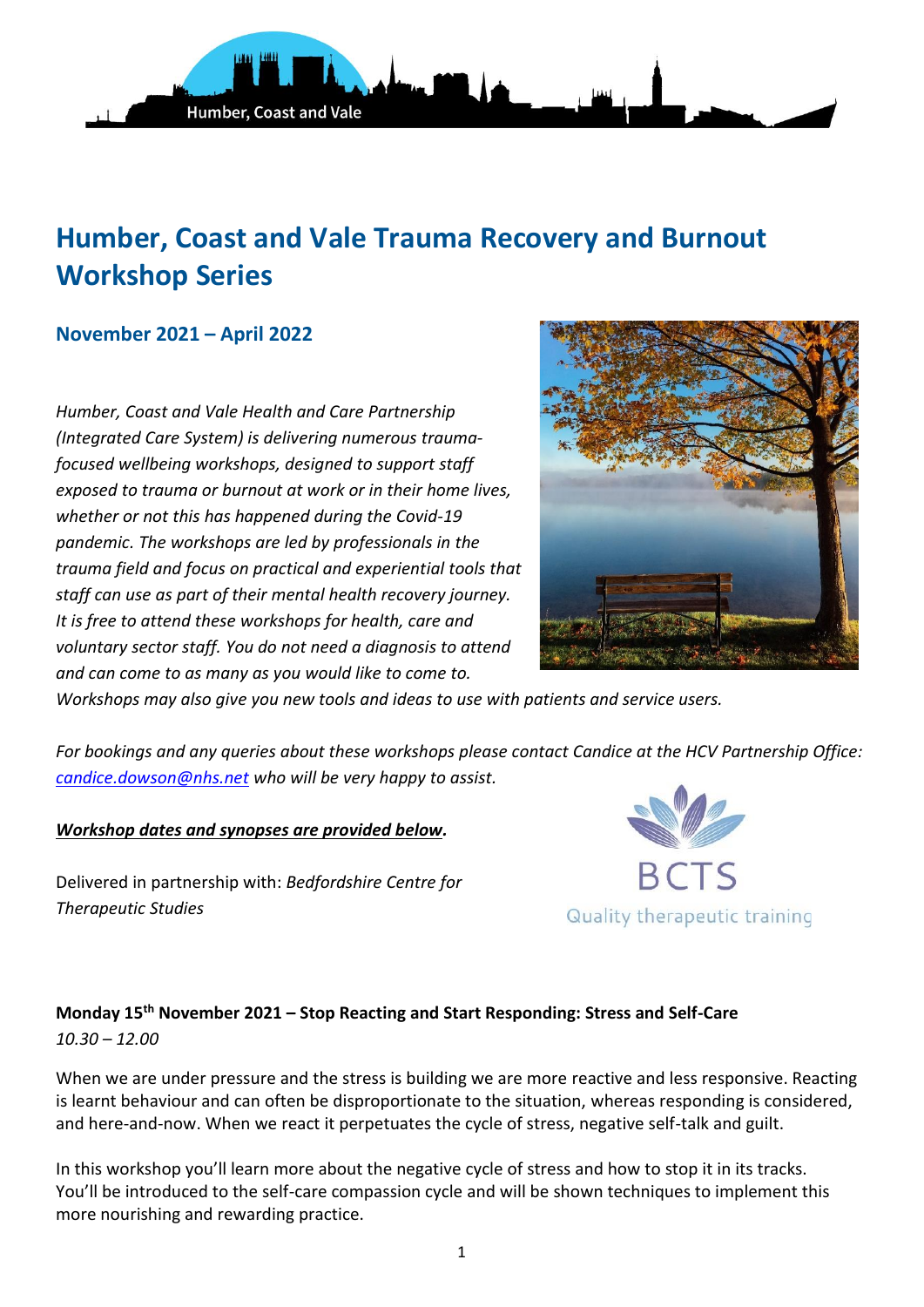# **Thursday 18th November 2021 – Somatic\* Resources for Wellbeing**

*17.30 – 18.30*

When we are stressed and overwhelmed, many of us have go-to coping mechanisms that aren't particularly good for us. Maybe you reach for a sugary snack, binge-watch dramas, withdraw or drink too much. Even if you have healthier resources like exercise, yoga and meditation, finding time for these can be problematic.

In this workshop you'll learn about how the body can be our greatest resource. We'll visit the window of tolerance and explore the vagus nerve. You'll be introduced to a range of somatic resources to both calm and uplift; resources that will be there at your fingertips for when you need them: when you are with a patient, in a meeting, having a tricky conversation, and travelling to and from work.

\*Somatic experiencing means working with the body, increasing feelings of body connection and safety/trust, and using the body to influence the mind and mental health recovery.

## **Monday 29th November 2021 – Understanding the parts that make up who you are** *10.30 – 12.00*

Do you ever wonder why certain decisions are so hard to make? Or sometimes you find yourself really enthusiastic about things one time and then feeling completely different the next? For example planning a big birthday party one year only to not being bothered the next.

The 'Psychology of Selves' model, which has Jungian influences at its core, suggests that we are made up of many different parts (or Selves) and at any one time one of these parts is driving our 'psychological car'. The parts that are most dominant are how we might describe ourselves to another or in a job interview and we are often proud of these parts e.g. caring, sensible, hard-working. And there is nothing wrong with this when the going is good.

The founders of this model, Hal and Sidra Stone, suggest that depression, anxiety, and any kind of mental and emotional dis-ease is due to there being an imbalance within us, for example, over-caring can lead to exhaustion. In this workshop you'll get to know the different parts that make up who you are and importantly their dis-owned opposite who may be crying out for you to listen and to do things differently, in order to bring more balance back into your life.

# **Thursday 2nd December 2021 – Somatic and Breathwork Resources for a Good Night's Sleep** *17.30 – 18.30*

Sleep issues go hand in hand with anxiety, depression, overwhelm and stress, chronic pain and ill health. Most of us feel so much better after a good night's sleep. Sleep strips the emotions out of problems enabling us to have a different perspective and to problem-solve the next day. This nurturing session will lead you through a range of exercises to support you in getting a good night's sleep.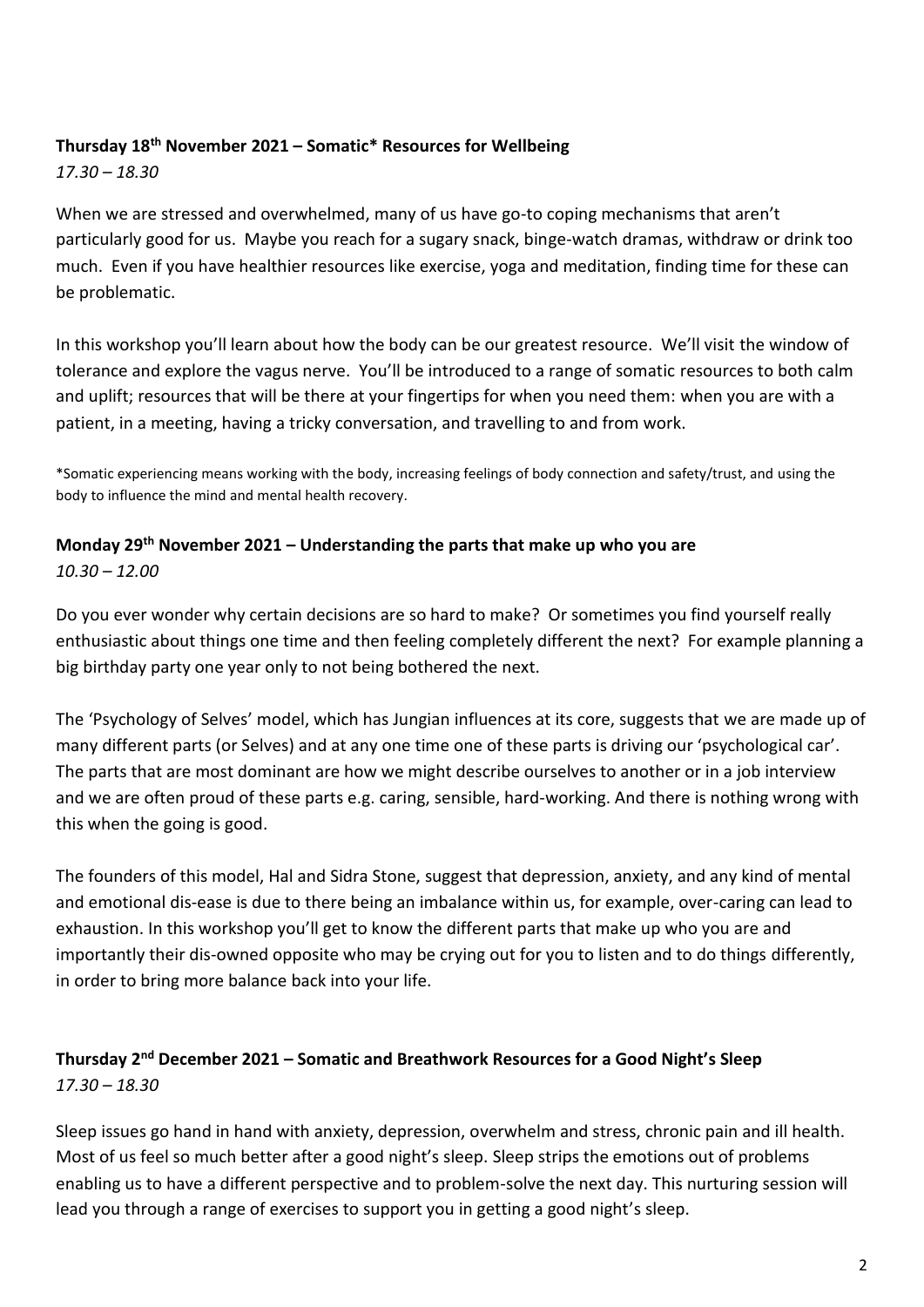# **Monday 6th December 2021 – Understanding patterns that lead to Vicarious Trauma, Burnout and Compassion Fatigue**

*10.30 – 12.00*

Everyone working in the helping profession is vulnerable to vicarious trauma, burnout and compassion fatigue. These conditions can creep up and before we know it we can feel lost, empty, depressed, cynical, not ourselves and fatigued. Understanding these conditions and what leads to them is vital for safeguarding against them.

In this workshop you will:-

- Learn the features of vicarious trauma, burnout and compassion fatigue
- Understand the patterns that can lead to them
- Come up close to your own nervous system to help you to identify what your energy levels need at specific times
- Be introduced to a range of resources and ideas to help safeguard you *(these exercises are a mix of seated and standing).*

## **Thursday 9th December 2021 – Breath and Movement for Vagal Tone and Self-Care** *16.30 – 17.30*

This nourishing workshop will guide you through a range of breath and movement exercises to tone your vagus nerve. The vagus nerve is the main nerve that regulates the autonomic nervous system and it is toned through our interactions in early life.

Stress and trauma can put us more in our sympathetic nervous system state where we may experience anxiety and overwhelm and by toning the vagus nerve, we can come back into our window of tolerance where we can feel calm, collected and clear-minded.

Toning our vagus nerve helps us to respond to life rather than react. You'll need loose comfortable clothing and have space to lie down on the floor. Most of the exercises however can be done seated in a chair or seated on the floor.

# **Friday 17th December 2021 – Bring more Light into your Life through exploring the '7 Dark Arrows'** *10.30 – 12.00*

Based on Native American teachings, the 7 dark arrows are aspects of the personality that can stop us from feeling fulfilled in life, having loving and intimate relationships and generally feeling good about ourselves. In this workshop you'll explore these 7 'dark arrows' and how they might impact your life and learn a technique to transform these into 'light arrows.'

An important part of this workshop is exploring with peers so break-out rooms will feature for sharing in small groups of 2 or 3.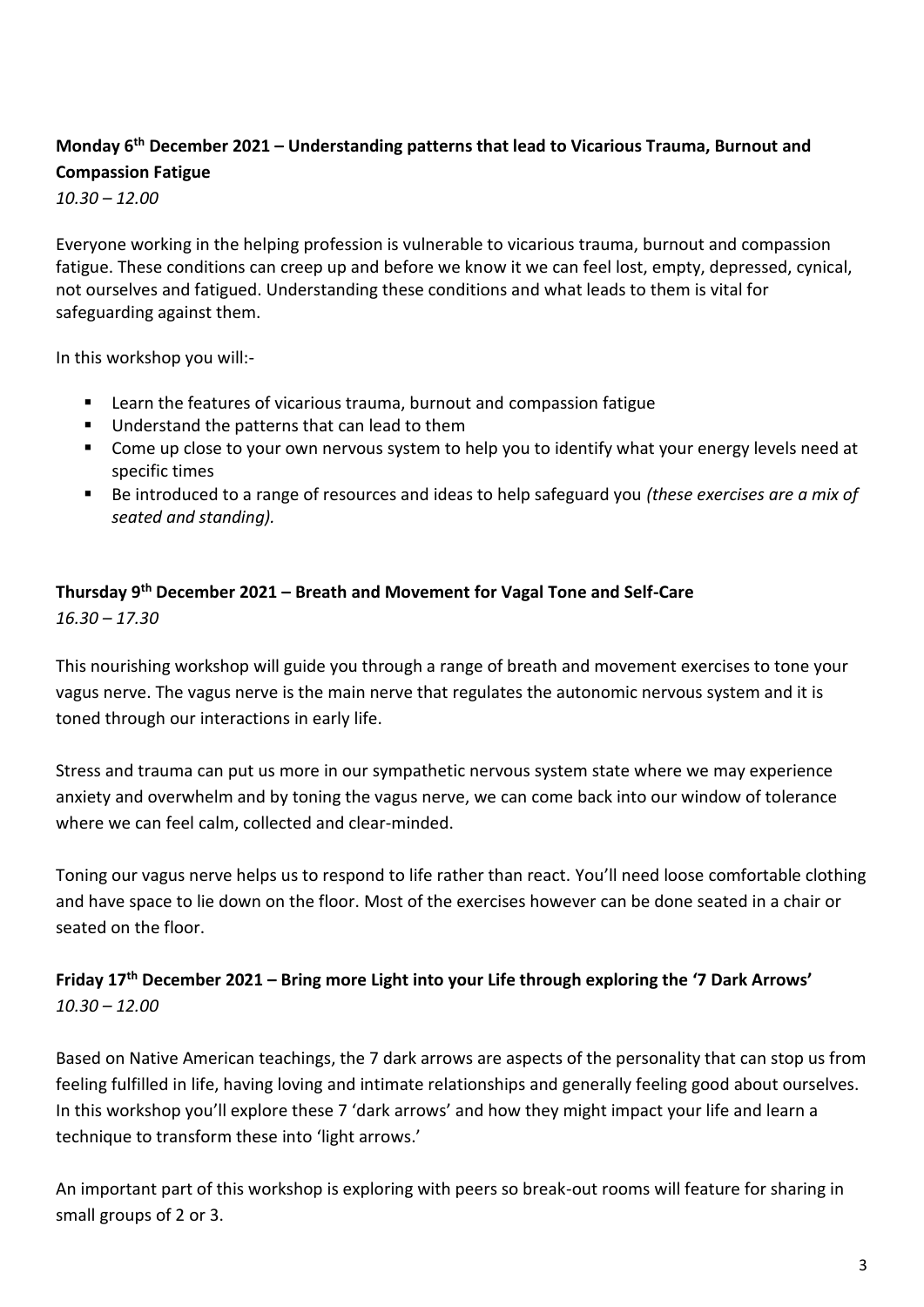# **Monday 10th January 2022 – Using Archetypes for Trauma Recovery and Self-Discovery** *10.30 – 12.00*

Developed by psychoanalyst Carl Jung, archetypal images exist in each and everyone of us within the 'collective unconscious.' They then move through the personal unconscious to take on more culturespecific patterns. We can all relate to archetypes because they are inherent within us e.g. the teacher, the healer, the fool, the carer, the mother, the father, the warrior – we might describe their key features in similar ways because they are so familiar to us yet universal.

In this workshop we'll be delving into the world of archetypes which will include an exploration of the 'shadow' and the anima and animus (the masculine and feminine within) as well as the other many archetypes that dwell within. There will be an opportunity for reflection with your peers in breakout rooms.

## **Monday 17th January 2022 – Breathwork for Wellbeing and Self-Care** *10.30 – 12.00*

We breath on average 21,000 times a day and importantly, the breath is the only part of the autonomic nervous system that we have conscious control over. Other parts of this system include the heart and the digestive system which we don't have direct control over, however, by practicing fuller and slower breathing we can slow down the heartrate and improve digestion.

There are also many other amazing benefits to practicing breathwork including improved sleep, decreased anxiety levels, increased energy and managing difficult feelings. In this workshop you'll learn:-

- Breath awareness and conscious breathing
- The mechanics of the breath in order to take a fuller, deeper breath
- The breath and the nervous system
- Coherent breathing (the therapeutic breath)
- Belly breathing for vagal tone
- Diaphragmatic training (have two books to hand and enough space to lie down).

## **Friday 28th January 2022 – Breathwork for Anxiety and Trauma Recovery**

*10.30 – 12.00*

Breathwork is an up and coming practice that is changing people's lives for the better. Breathwork can both energise and calm, resource and transform.

Many of us only use a fragment of our lung capacity. The patterns of anxiety and trauma fix rigidly into the body impacting on the breath which in turn increases the potential for physical and mental ill health. These patterns will determine how closed or open a person is to themselves, others and life. Practicing conscious breathing is a safe way to dislodge these patterns held deep within the body and by doing so supports us to step back into the flow of life.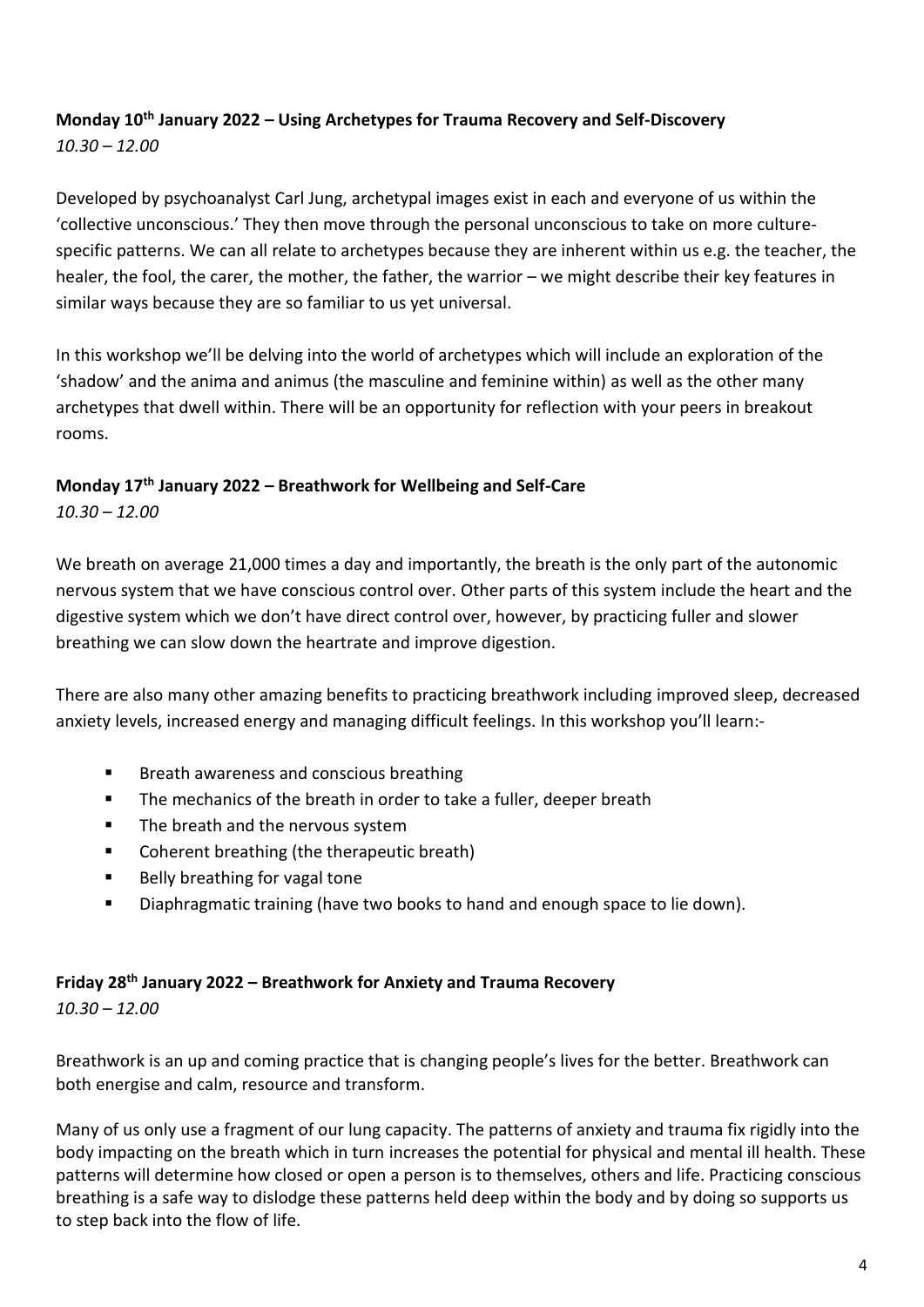In this workshop you'll learn:-

- What breathwork is and its many benefits
- The basics of polyvagal theory and its links to trauma
- The breath and the nervous system
- Grounding techniques for safe practice
- The key structures involved in breathing with links to fight & flight
- **EXECT** Breathing techniques for self-regulation and mobilising the nervous system.

# **Monday 21st February 2022 – Understanding patterns that lead to Vicarious Trauma, Burnout and Compassion Fatigue (REPEAT)**

*10.30 – 12.00*

Everyone working in the helping profession is vulnerable to vicarious trauma, burnout and compassion fatigue. These conditions can creep up and before we know it we can feel lost, empty, depressed, cynical, not ourselves and fatigued. Understanding these conditions and what leads to them is vital for safeguarding against them.

In this workshop you will:-

- Learn the features of vicarious trauma, burnout and compassion fatigue
- Understand the patterns that can lead to them
- Come up close to your own nervous system to help you to identify what your energy levels need at specific times
- Be introduced to a range of resources and ideas to help safeguard you *(these exercises are a mix of seated and standing).*

#### **Thursday 24th February 2022 – Motivational Interventions for Difficult Times**

*13.00 – 14.30*

Motivational interventions include tools and techniques from motivational interviewing and Cognitive Behavioural Therapy. The main thought behind CBT is that we can unlearn what we learn and if we can challenge our thinking then we can deal with situations from a clearer, more rational perspective.

Maybe you feel stuck in a certain area of life, or there is a change you wish to make, or a goal you want to work towards. The tools and techniques learnt in this workshop will help you challenge some of your belief patterns and support you towards become the you, you want to be.

## **Friday 25th February 2022 – Visualisations for Self-Care**

*17.30 – 18.30*

In this workshop you'll learn more about the power of visualisations and how they can have a powerful impact on body, mind and emotions. It's thought that if we can visualise something, like a goal, then we are more likely to be able to realise it.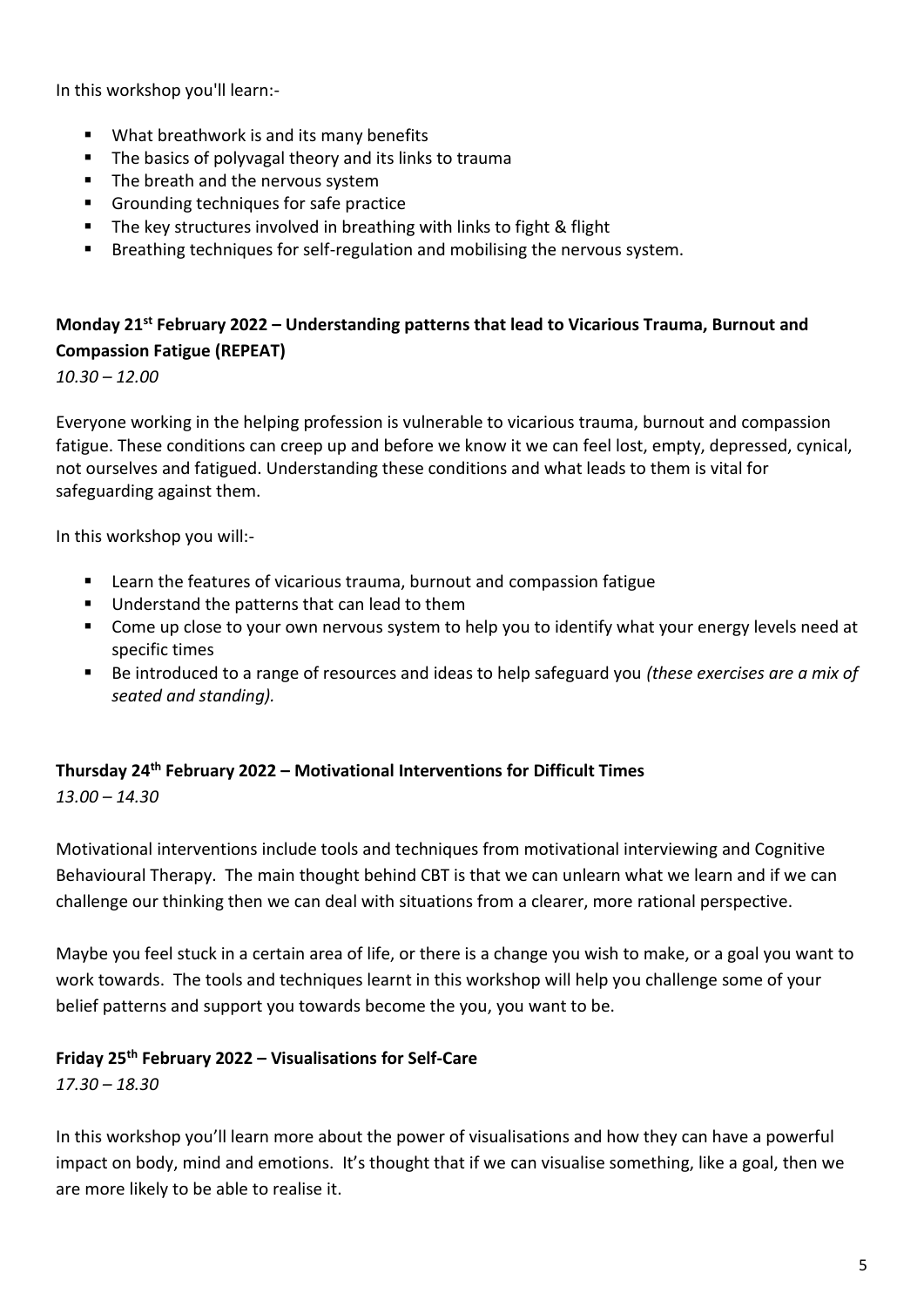"Everyone can use imagery to prepare for all kinds of situations, including public presentations and difficult interactions," says Daniel Kadish, Ph.D., a psychologist in New York City who guides clients in mental imagery.

In this workshop you'll learn a range of visualisations for:-

- Calming and soothing
- Letting go
- Dealing with stress
- Developing your inner compassionate friend
- Conversing with your inner critic

These visualisations can then be used in any situation to help keep you calm and grounded.

### **Monday 28th February 2022 – Breathwork for Stress, Anxiety and Overwhelm**

*10.30 – 12.00*

Breathwork is the only route into the nervous system which makes it such a powerful practice. Research shows that deep full breaths regulate the nervous system by toning the vagus nerve (the parasympathetic nervous system). When we have patterns of anxiety and overwhelm our sympathetic nervous system (flight and fight) will have us feeling tense and on the go. The breath becomes shallow and rapid and this will perpetuate feelings of anxiety.

In this workshop you will:-

- learn about the stress resource
- be introduced to the 'window of tolerance'
- be guided through a diaphragmatic training sequence to regulate the nervous system and develop a fuller, deeper breath. This will support sleep, regulate emotions and improve digestion. This exercise is carried out on the floor
- *Have two heavy-ish books to hand and a blanket to keep warm.*

# **Friday 11th March 2022 – Bring more Light into your Life through exploring the '7 Dark Arrows' (REPEAT)**

*10.30 – 12.00*

Based on Native American teachings, the 7 dark arrows are aspects of the personality that can stop us from feeling fulfilled in life, having loving and intimate relationships and generally feeling good about ourselves. In this workshop you'll explore these 7 'dark arrows' and how they might impact your life and learn a technique to transform these into 'light arrows.'

An important part of this workshop is exploring with peers so break-out rooms will feature for sharing in small groups of 2 or 3.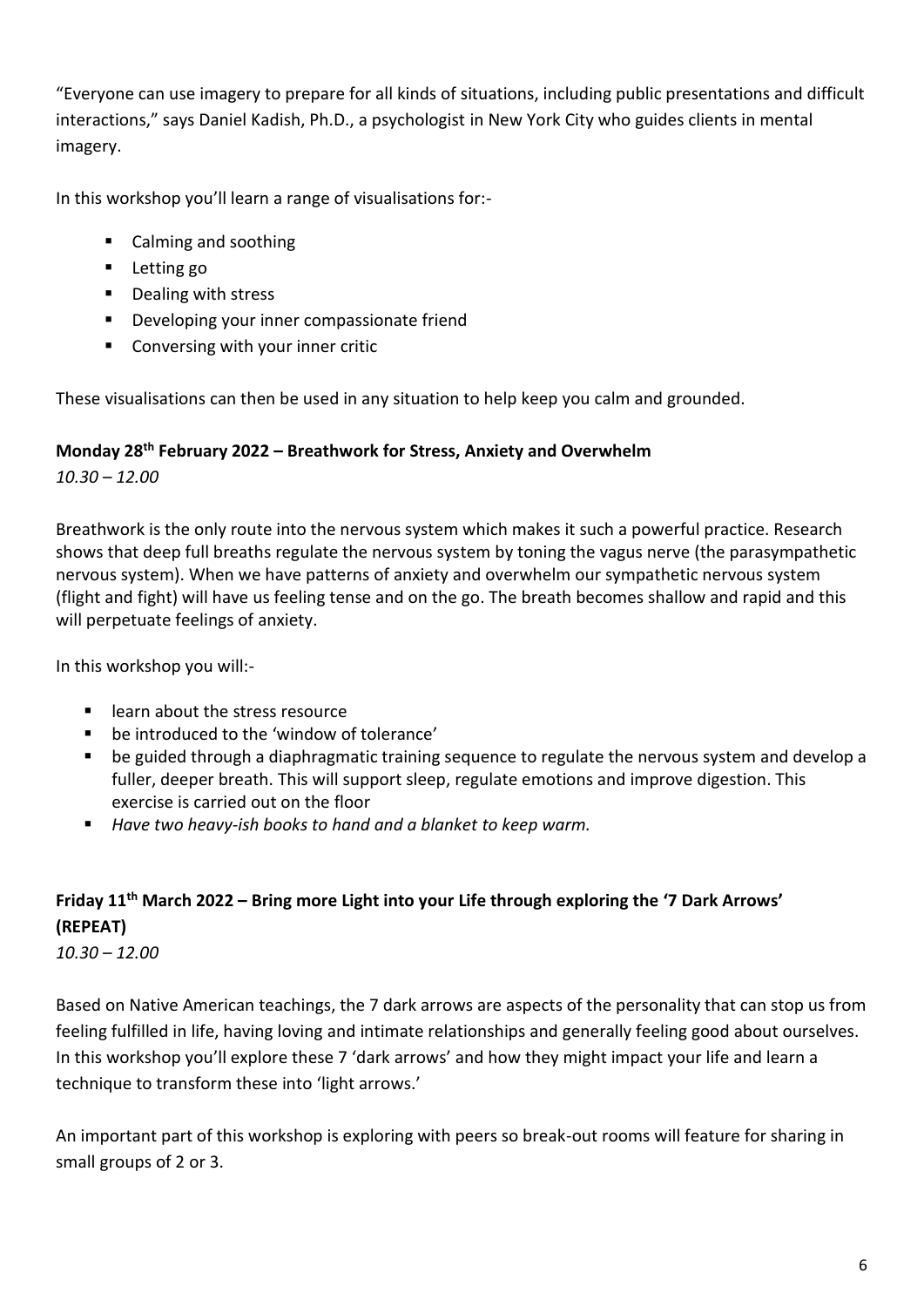## **Monday 14th March 2022 – Sitting with the Pain: Letting In and Letting Be**

*10.30 – 12.00*

We are often encouraged to manage our pain: fight it, overcome it, grin and bear it... but what if I told you that there is another way, that pain is a part of you that deserves the same kind of attentiveness as the parts of you that feel at ease. In this workshop you'll discover a new way of relating to your pain, and skills and ideas in supporting you to fearlessly turn towards your pain and be with it, letting it in rather than pushing it away (which usually only serves to exacerbate the pain).

Harnessing the power of the breath and somatic resources supports a movement into the window of tolerance, out of flight, fight and distress and from this place we can learn to soften towards our pain.

This workshop will be a mix of theory and practice. If you are a therapist or a healthcare professional struggling with pain, from reoccurring neck & shoulder tension, chronic back problems to conditions like fibromyalgia, then you'll have many resources to take away with you from this workshop. You'll also be shown the 'constructive rest' pose which is carried out on the floor, so there will be an invitation to lie down for a short period of time.

# **Monday 25th April 2022 – Cultivating Self-Compassion: An antidote to Depression and Trauma** *10.30 – 12.00*

Based on the exciting work of Paul Gilbert and Gabor Maté, this workshop will explore the important role of self-compassion in healing and growth. Many of us have an inner critic, or even an inner bully, that is all too happy to beat us up when something goes wrong or even if we don't make time for our self-care. This just serves to exacerbate the problem, ladling on guilt and shame.

In this workshop you'll go on an exploration into compassion where you'll learn tools and resources to cultivate self-compassion. As Julia Cameron says, "treating yourself like a precious object will make you strong."

#### **Friday 29th April 2022 – Embodiment Practices for Anxiety and Trauma Recovery** *10.30 – 12.00*

Anxiety and trauma disconnects us from our body, it severs the link between mind and body, body and soul. It prevents us from being in the flow of life, being curious and being mindful. This workshop will introduce you to the importance of the body in relation to mental health and wellbeing. It is full of resourceful somatic exercises to soothe and regulate the nervous system.

You'll learn how psychological and emotional patterns become ingrained in the body, shaping the body in such a way that perpetuates these patterns. You'll learn simple and accessible tools to support integration and release.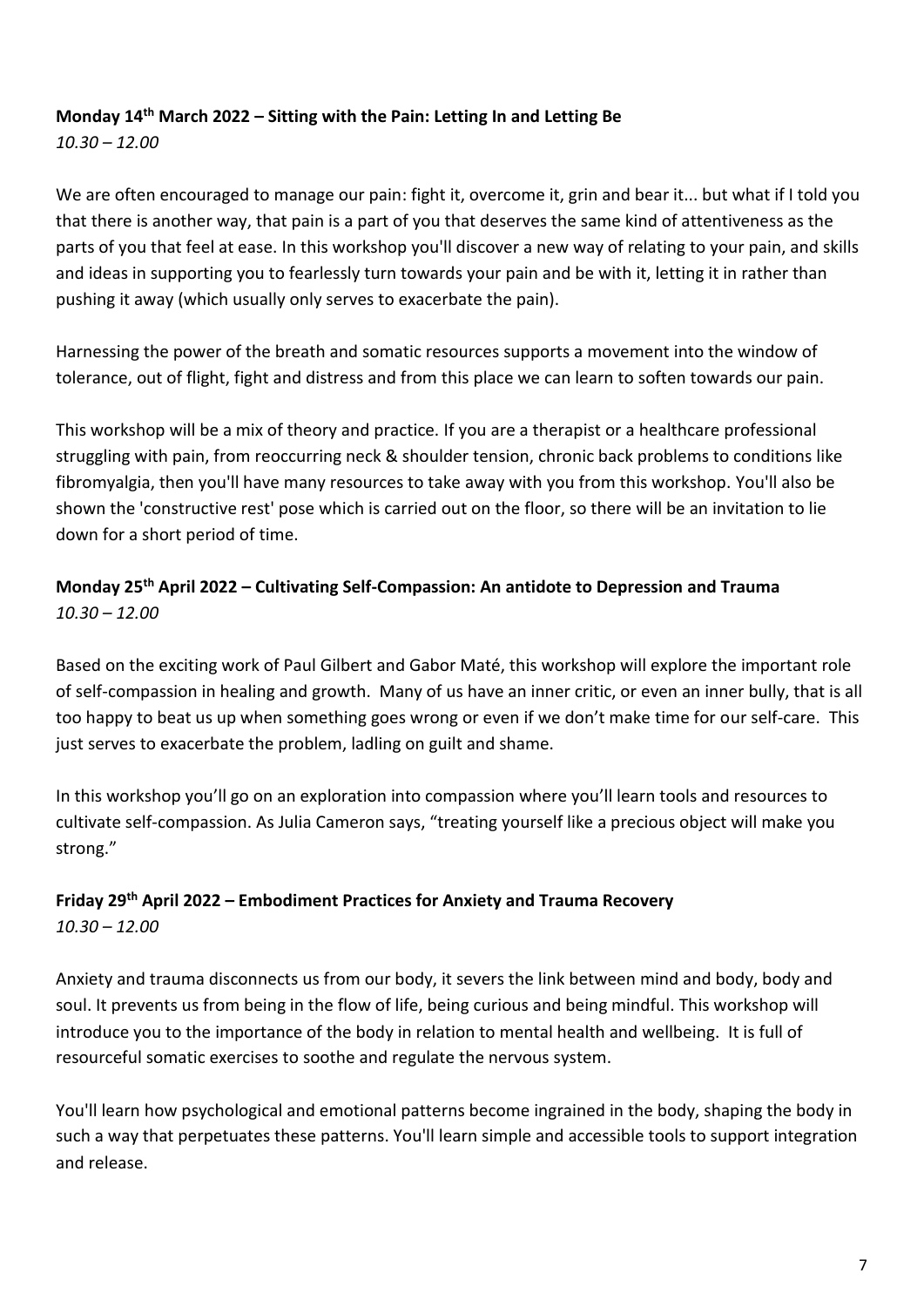You will go on a journey through the vagus nerve where Kate will share with you a range of somatic resources that are safe and simple to do that will regulate the nervous system, de-escalate arousal and sooth emotions.

### **Breathwork Disclaimer**

Where any of the above workshops feature breathwork, please note that breathwork practices are safe with the purpose of supporting you to either energise, calm, balance or focus. Having said this, breathwork can be powerful and there are certain times where the practice isn't appropriate:

- If you are pregnant (and in your first trimester) or trying to get pregnant then any breathwork/bodywork isn't appropriate for you at this time.
- If you have a heart condition and uncontrolled (by medication) high or low blood pressure (and any condition relating to this e.g. glaucoma), then please gain advice from your GP before attending the workshop. Some of the practices won't be appropriate for you.
- If you have any injuries in the torso area or any abdominal conditions then some of these practices could cause discomfort. Please listen to your body and take the practices gently.
- Uncontrolled (by medication) thyroid conditions and diabetes require medical advice prior to engaging in breathwork.

Throughout the workshops, the facilitator will flag up particular practices to avoid under certain conditions where the above does not apply. They will also take you through various grounding techniques at the start of the workshop to support you throughout the session should any emotions or feelings be stirred.

#### **Workshops Format**

All workshops are a mixture of theory and experiential practice. With larger groups, interactions are encouraged through the chat feature for group sharing and learning. There will be time for Q&A at the end of the workshop. If the group size is smaller, the sessions will have scope to be more interactive throughout.

Please note all workshops are taking place virtually via the Zoom platform, so please ensure you have a stable Wi-Fi/Internet connection and somewhere quiet to sit. Remember to stay muted if you are not speaking.

Workshops have been geared to be universal to staff across the health and care sector and include practical exercises, tips and takeaways that you can practise at home or pass onto others. They are specifically designed to address symptoms of trauma, stress and emotional wellbeing. You do not need to have received a diagnosis of any kind to take part in these workshops. There is no limit on the number of workshops you can attend especially if this will support your wellbeing.